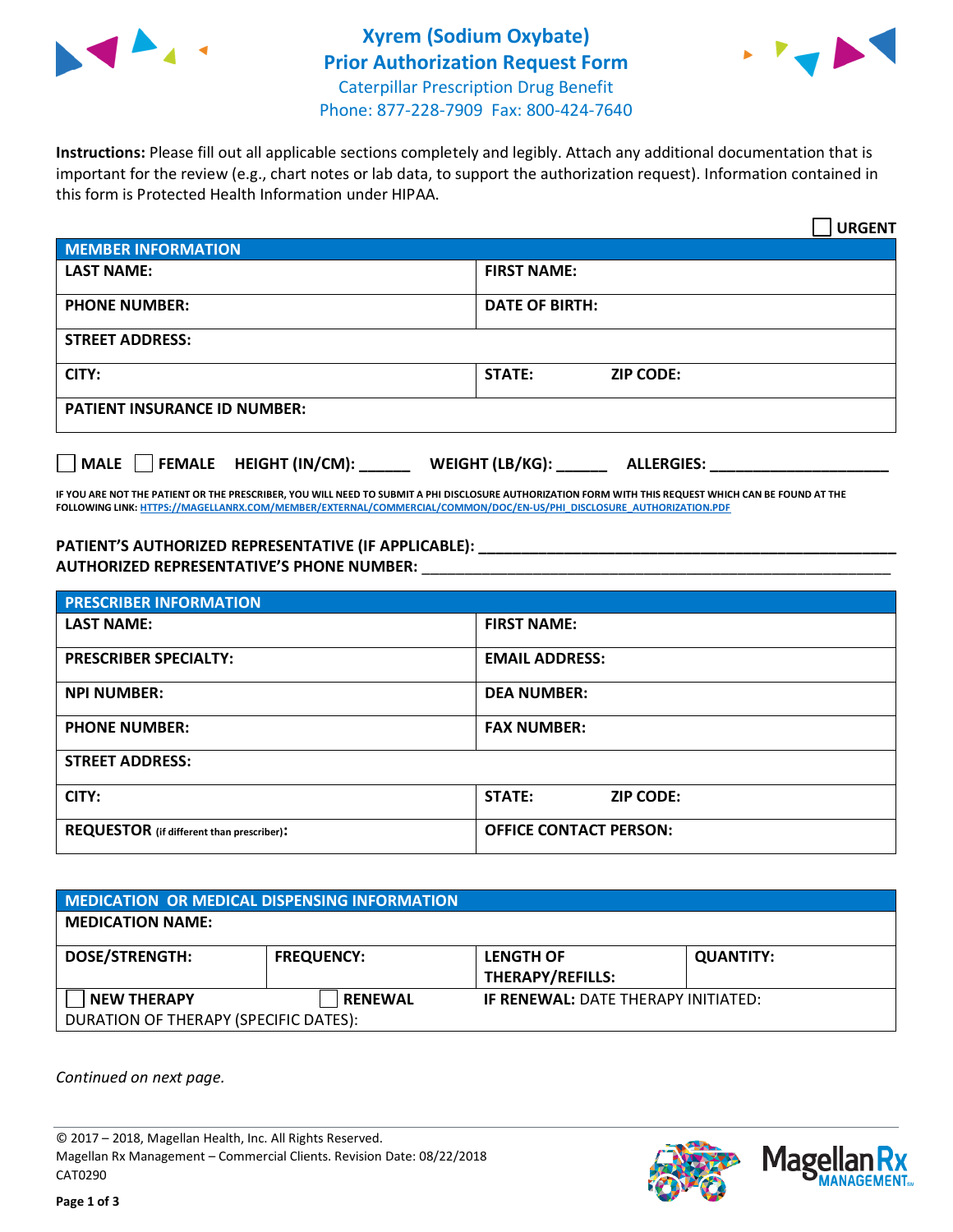



| <b>MEMBER'S LAST NAME:</b> NAME                                                                                                                                                                                                                                                                         | <b>MEMBER'S FIRST NAME:</b>                                                                                          |                                                                                                    |  |  |  |
|---------------------------------------------------------------------------------------------------------------------------------------------------------------------------------------------------------------------------------------------------------------------------------------------------------|----------------------------------------------------------------------------------------------------------------------|----------------------------------------------------------------------------------------------------|--|--|--|
| <b>MEDICATION/THERAPY (SPECIFY</b><br>DRUG NAME AND DOSAGE):                                                                                                                                                                                                                                            | 1. HAS THE PATIENT TRIED ANY OTHER MEDICATIONS FOR THIS CONDITION?<br><b>DURATION OF THERAPY (SPECIFY</b><br>DATES): | YES (if yes, complete below)<br><b>NO</b><br><b>RESPONSE/REASON FOR</b><br><b>FAILURE/ALLERGY:</b> |  |  |  |
| <b>2. LIST DIAGNOSES:</b>                                                                                                                                                                                                                                                                               |                                                                                                                      | <b>ICD-10:</b>                                                                                     |  |  |  |
| $\Box$ Narcolepsy with cataplexy<br>$\square$ Narcolepsy with excessive daytime sleepiness<br>□ Other Diagnosis________________ICD-10 Code(s):_____________                                                                                                                                             |                                                                                                                      |                                                                                                    |  |  |  |
|                                                                                                                                                                                                                                                                                                         | 3. REQUIRED CLINICAL INFORMATION: PLEASE PROVIDE ALL RELEVANT CLINICAL INFORMATION TO SUPPORT A                      |                                                                                                    |  |  |  |
| PRIOR AUTHORIZATION.<br>For all diagnoses, answer the following:<br>Is the prescriber a sleep specialist or neurologist? $\square$ Yes $\square$ No                                                                                                                                                     |                                                                                                                      |                                                                                                    |  |  |  |
| Select if the following applies to the patient:*<br>$\Box$ A polysomnography (PSG) sleep study consistent with narcolepsy<br>□ A Multiple Sleep Latency Test consistent with narcolepsy<br>$\Box$ Chart notes or consultation report documenting diagnosis<br>*Please provide supporting documentation. |                                                                                                                      |                                                                                                    |  |  |  |
| For narcolepsy with excessive daytime sleepiness, also answer the following:<br>Is the patient concurrently taking a sedative hypnotic? $\Box$ Yes $\Box$ No                                                                                                                                            |                                                                                                                      |                                                                                                    |  |  |  |
| Has the patient had a previous trial with standard stimulants such as methylphenidate, dextroamphetamine, or<br>amphetamine/dextroamphetamine?* $\Box$ Yes $\Box$ No<br>*Please submit supporting documentation showing date(s) of trial(s).                                                            |                                                                                                                      |                                                                                                    |  |  |  |
| Has the patient had a previous trial with generic modafinil (Provigil) or Nuvigil (armodafinil)?* $\Box$ Yes $\Box$ No<br>*Please submit supporting documentation.                                                                                                                                      |                                                                                                                      |                                                                                                    |  |  |  |
| If "no" to the above question, is the patient not a candidate for generic modafinil (Provigil) or Nuvigil<br>(armodafinil)?* □ Yes □ No<br>*Please submit supporting documentation.                                                                                                                     |                                                                                                                      |                                                                                                    |  |  |  |
| Are there any other comments, diagnoses, symptoms, medications tried or failed, and/or any other information the<br>physician feels is important to this review?                                                                                                                                        |                                                                                                                      |                                                                                                    |  |  |  |
|                                                                                                                                                                                                                                                                                                         |                                                                                                                      |                                                                                                    |  |  |  |
| information is received.                                                                                                                                                                                                                                                                                | Please note: Not all drugs/diagnosis are covered on all plans. This request may be denied unless all required        |                                                                                                    |  |  |  |
| © 2017 - 2018, Magellan Health, Inc. All Rights Reserved.                                                                                                                                                                                                                                               |                                                                                                                      |                                                                                                    |  |  |  |

CAT0290

Magellan Rx Management – Commercial Clients. Revision Date: 08/22/2018



Mage

**Rx ANAGEMENT**<sub>SM</sub>